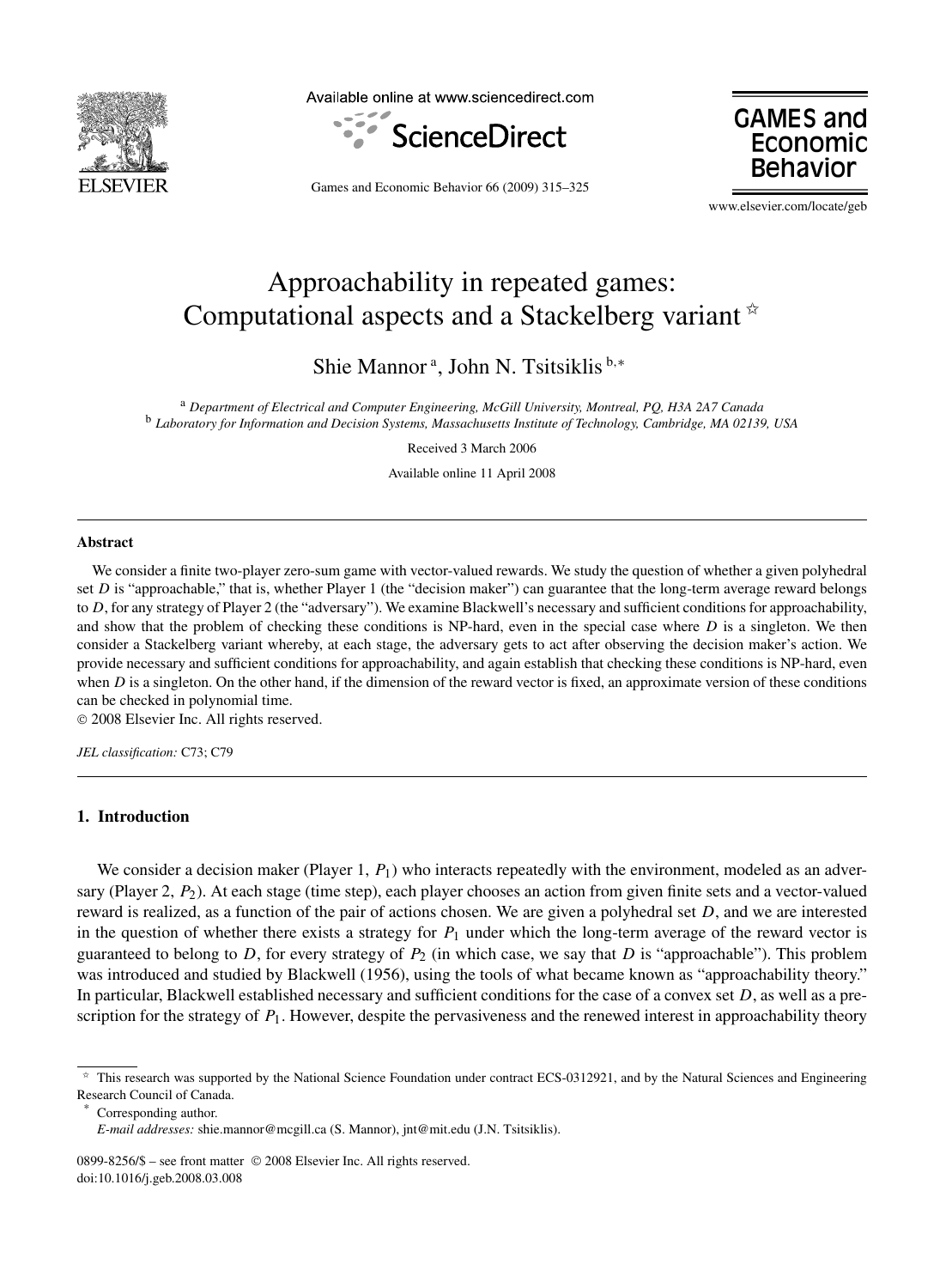in the context of learning in games, the computational aspects of this theory do not seem to have been considered before. The objective of this paper is to close this gap.

We start in Section 2 with a description of the model, and background results from approachability theory (Blackwell's conditions). Even though in some cases it is fairly straightforward to check whether a set is approachable or not (see Hart and Mas-Colell, 2001 for a representative example), we show that checking Blackwell's conditions is an NP-hard problem, even in the special case where the set *D* is a singleton. On the other hand, when the dimension of the reward vector is fixed, we establish that the question of approachability can be decided "approximately" in time which is polynomial (though exponential in the dimension of the reward vector).

Blackwell's formulation and conditions refer to the case where, at each stage, the two players act simultaneously, without knowledge of the other player's action. In Section 3, we introduce a Stackelberg variant in which, at each stage,  $P_1$  acts first and  $P_2$  (the adversary) is informed of  $P_1$ 's action before choosing her own action. We establish that the question of approachability is NP-hard, even in the special case where the set  $D$  is a singleton, but can be decided in polynomial time if the dimension of the reward vector is held fixed.

### **2. Approachability for the case of simultaneous actions**

#### *2.1. Model and background*

We consider a repeated game where a decision maker wishes to guarantee that the long-term average of a vectorvalued reward belongs to a prespecified target set. The stage game is a finite game involving two players, *P*<sup>1</sup> (the decision maker) and *P*<sup>2</sup> (the adversary). This naturally abstracts the case where there are multiple players and we are only concerned with the reward obtained by *P*1.

The game is defined by a triple  $(A, \mathcal{B}, M)$  where:

- (a) A is the finite set of actions for  $P_1$ ; we will assume that  $A = \{1, 2, ..., m\}$ .
- (b) B is the finite set of actions for  $P_2$ ; we will assume that  $B = \{1, 2, ..., n\}$ .
- (c) *M* is an  $n \times m$  matrix with vector-valued entries, with  $M(a, b)$  denoting the reward obtained by  $P_1$ , when  $P_1$ chooses action *a* ∈ *A*, and *P*<sub>2</sub> chooses action *b* ∈ *B*; we will assume that *M*(*a*, *b*) ∈  $\mathbb{R}^{k}$ .<sup>1</sup>

The game is played in stages. At each stage *t*,  $P_1$  chooses an action  $a_t \in A$ ,  $P_2$  chooses an action  $b_t \in B$ , and  $P_1$ obtains a reward  $m_t = M(a_t, b_t)$ . We define  $P_1$ 's average reward, at time *t*, as

$$
\hat{m}_t = \frac{1}{t} \sum_{\tau=1}^t m_\tau.
$$

We further assume that  $P_1$  has a prespecified target set  $D \in \mathbb{R}^k$ , assumed to be a polyhedron.<sup>2</sup> The goal of  $P_1$  is to have the average reward  $\hat{m}_t$  approach this set *D*, as *t* increases, in a sense to be made precise below.

For a finite set C, we let  $\Delta(C)$  be the set of all probability measures on a set C, which is identified with the with the set of  $|C|$ -dimensional nonnegative vectors whose entries sum to one, and which will be referred to as the set of possible mixed actions on C. A strategy for  $P_1$  (respectively,  $P_2$ ) is a mapping from all possible histories of the form  $(a_1, b_1, \ldots, a_{t-1}, b_{t-1})$  to the set of mixed actions on A (respectively, B). Given the strategies of the two players, we assume that the randomizations involved are all independent. We use  $\|\cdot\|$  to denote the Euclidean norm in  $\mathbb{R}^k$ , and define the point-to-set distance  $\rho(x, D) = \inf_{y \in D} ||x - y||$ . We now define formally the goal of  $P_1$ .

**Definition 2.1.** A set *D* is *approachable* if there exists a strategy  $\sigma$  of  $P_1$  such that for every  $\varepsilon$ ,  $\delta > 0$ , there exists  $t_0$ such that for every strategy  $\tau$  of  $P_2$ ,

$$
\mathbf{P}\Big(\sup_{t\geq t_0}\rho(\hat{m}_t,D) > \varepsilon\Big) < \delta.\tag{1}
$$

 $<sup>1</sup>$  All of the subsequent development also applies to the case where the rewards are random variables, sampled independently at each time, with</sup> mean  $M(a_t, b_t)$  and finite second moment. We restrict to the deterministic case for simplicity.

<sup>&</sup>lt;sup>2</sup> We restrict to polyhedral sets, as opposed to the general convex sets considered by Blackwell, because we wish to focus on algorithmic aspects.